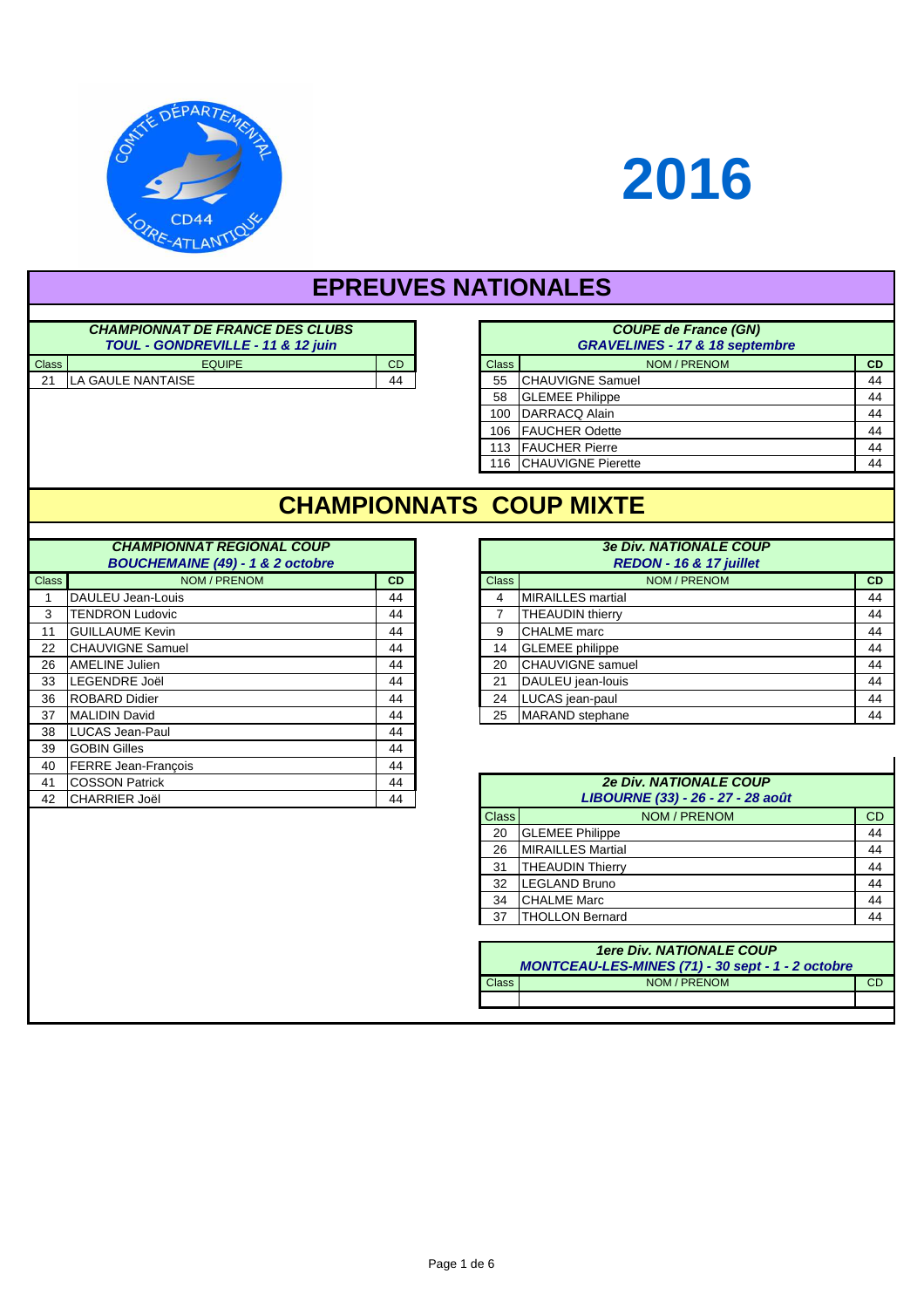#### **CHAMPIONNATS MOULINET**

#### **CHAMPIONNAT REGIONAL MOULINET MAANEAINE**

|                | <b>IVIA TEINNE (33) - 24 &amp; 23 Septembre</b> |           |  |  |
|----------------|-------------------------------------------------|-----------|--|--|
| <b>Class</b>   | NOM / PRENOM                                    | <b>CD</b> |  |  |
| 4              | <b>DELESTRE Christophe</b>                      | 44        |  |  |
| 6              | DAULEU Jean Louis                               | 44        |  |  |
| $\overline{7}$ | <b>THEAUDIN Thierry</b>                         | 44        |  |  |
| 14             | <b>TENDRON Ludovic</b>                          | 44        |  |  |
| 17             | <b>LEGENDRE Joel</b>                            | 44        |  |  |
| 23             | <b>MALIDIN David</b>                            | 44        |  |  |
| 26             | <b>BESSON Gaetan</b>                            | 44        |  |  |
| 29             | <b>CHARRIER Yoann</b>                           | 44        |  |  |
| 31             | <b>MARAND Frédéric</b>                          | 44        |  |  |
| 33             | <b>SUREAU Jean Marc</b>                         | 44        |  |  |
| 34             | <b>MARSOLLIER Grégory</b>                       | 44        |  |  |

#### **3e Div. NATIONALE MOULINET** LA CHAPELLE-HERMIER (85) - 28 & 29 mai

|              | $\cdots$                   |           |
|--------------|----------------------------|-----------|
| <b>Class</b> | NOM / PRENOM               | <b>CD</b> |
| 3            | <b>MARAND Stephane</b>     | 44        |
| 4            | <b>LOGEAIS Steve</b>       | 44        |
| 15           | <b>CORNUT Grégory</b>      | 44        |
| 20           | <b>DELESTRE Christophe</b> | 44        |
| 26           | <b>SUREAU Jean-Marc</b>    | 44        |
| 27           | <b>THEAUDIN Thierry</b>    | 44        |
| 28           | MARSOLLIER Grégory         | 44        |
| 31           | <b>CHARRIER Yoann</b>      | 44        |
|              |                            |           |

#### **2e Div. NATIONALE MOULINET** LESCOUROUX (47) - 1 - 2 - 3 juillet NOM / PRENOM  $CD$ Class **MIRAILLES Martial**  $\overline{2}$ 44 44  $\,$  5  $\,$ **CORNUT Grégory**

#### **1ere Div. NATIONALE MOULINET** BESSAIS LE FROMENTAL (18) - 12 - 13 - 14 août NOM / PRENOM Class  $CD$ **CORNUT Gregory** 44  $\sqrt{5}$ 32 MIRAILLES Martial 44

# **CHAMPIONNATS VETERANS**

|              | <b>COUPE FRANCE</b><br>ST QUENTIN (02) - 18 & 19 juin<br>V1 - 55/65 ans      |           |  |  |  |
|--------------|------------------------------------------------------------------------------|-----------|--|--|--|
| Class        | NOM / PRENOM                                                                 | CD        |  |  |  |
| 11           | DAULEU Jean Louis                                                            | 44        |  |  |  |
| 27           | <b>GROUHAN Alain</b>                                                         | 44        |  |  |  |
|              |                                                                              |           |  |  |  |
|              | V2 - 66/75 ans                                                               |           |  |  |  |
| <b>Class</b> | NOM / PRENOM                                                                 | <b>CD</b> |  |  |  |
| 25           | <b>CHAUVIGNE Pierrette</b>                                                   | 44        |  |  |  |
| 34           | DARRACQ Alain                                                                | 44        |  |  |  |
| 60           | <b>FAUCHER Odette</b>                                                        | 44        |  |  |  |
| 62           | <b>FAUCHER Pierre</b>                                                        | 44        |  |  |  |
| <b>Class</b> | $V3 - 75 +$<br>NOM / PRENOM                                                  | <b>CD</b> |  |  |  |
| 5            | CHAUVIGNE Roger                                                              | 44        |  |  |  |
|              |                                                                              |           |  |  |  |
|              | <b>CHAMPIONNAT REGIONAL VETERANS</b><br>CHÂTEAU-GONTIER (53) - 16 & 17 avril |           |  |  |  |
| <b>Class</b> | NOM / PRENOM                                                                 | CD        |  |  |  |
| 3            | Theaudin Thierry                                                             | 44        |  |  |  |
| 6            | Dauleu Jean-louis                                                            | 44        |  |  |  |
| 8            | Chauvigne Pierrette                                                          | 44        |  |  |  |
| 10           | Reverseau Patrick                                                            | 44        |  |  |  |
| 12           | Ventura Yves                                                                 | 44        |  |  |  |
| 17           | Faucher Odette                                                               | 44        |  |  |  |
| 18           | Ameline Yannick                                                              | 44        |  |  |  |
| 19           | Delestre Daniel                                                              | 44        |  |  |  |
| 27           | Grouhan Alain                                                                | 44        |  |  |  |
| 30           | <b>Faucher Pierre</b>                                                        | 44        |  |  |  |
| 32           | <b>Gobin Gilles</b>                                                          | 44<br>44  |  |  |  |
| 34           | <b>Faucher Claude</b>                                                        |           |  |  |  |

| <b>CHAMPIONNAT de FRANCE 3e Div. A</b><br><b>BOURG-BLANC (29) - 23 &amp; 24 mai</b> |                            |           |  |  |
|-------------------------------------------------------------------------------------|----------------------------|-----------|--|--|
| <b>Class</b>                                                                        | NOM / PRENOM               | <b>CD</b> |  |  |
| 5                                                                                   | <b>THEAUDIN thierry</b>    | 44        |  |  |
| $\overline{7}$                                                                      | PLISSONNEAU claude         | 44        |  |  |
| 9                                                                                   | <b>BARBARIN</b> yves       | 44        |  |  |
| 14                                                                                  | <b>CHAUVIGNE</b> roger     | 44        |  |  |
| 16                                                                                  | DAULEU jean-louis          | 44        |  |  |
| 18                                                                                  | <b>FAUCHER</b> odette      | 44        |  |  |
| 19                                                                                  | <b>CHAUVIGNE</b> pierrette | 44        |  |  |
| 20                                                                                  | NIEL christian             | 44        |  |  |
| 25                                                                                  | <b>VENTURA</b> wes         | 44        |  |  |

|              | <b>CHAMPIONNAT de FRANCE 2e Div. ABC</b><br><b>MANSIGNE (72) - 24 - 25 - 26 juin</b> |    |  |  |  |
|--------------|--------------------------------------------------------------------------------------|----|--|--|--|
| <b>Class</b> | NOM / PRENOM                                                                         |    |  |  |  |
| 4            | <b>THOLLON Bernard</b>                                                               | 44 |  |  |  |
| 5            | <b>THEAUDIN Thierry</b>                                                              | 44 |  |  |  |
| 24           | DARRACQ Alain                                                                        | 44 |  |  |  |
| 26           | PLISSONNEAU Claude                                                                   |    |  |  |  |

 $\mathbf{I}$ 

| <b>CHAMPIONNAT de FRANCE 1ere Div.</b><br>ST AMAND-LES-EAUX (59) - 8 - 9 - 10 juillet |                         |    |  |  |
|---------------------------------------------------------------------------------------|-------------------------|----|--|--|
| Class                                                                                 | NOM / PRENOM            | СD |  |  |
| 25                                                                                    | <b>THEAUDIN Thierry</b> |    |  |  |
| 32                                                                                    | <b>THOLLON Bernard</b>  |    |  |  |

### **CHAMPIONNATS FEMININS**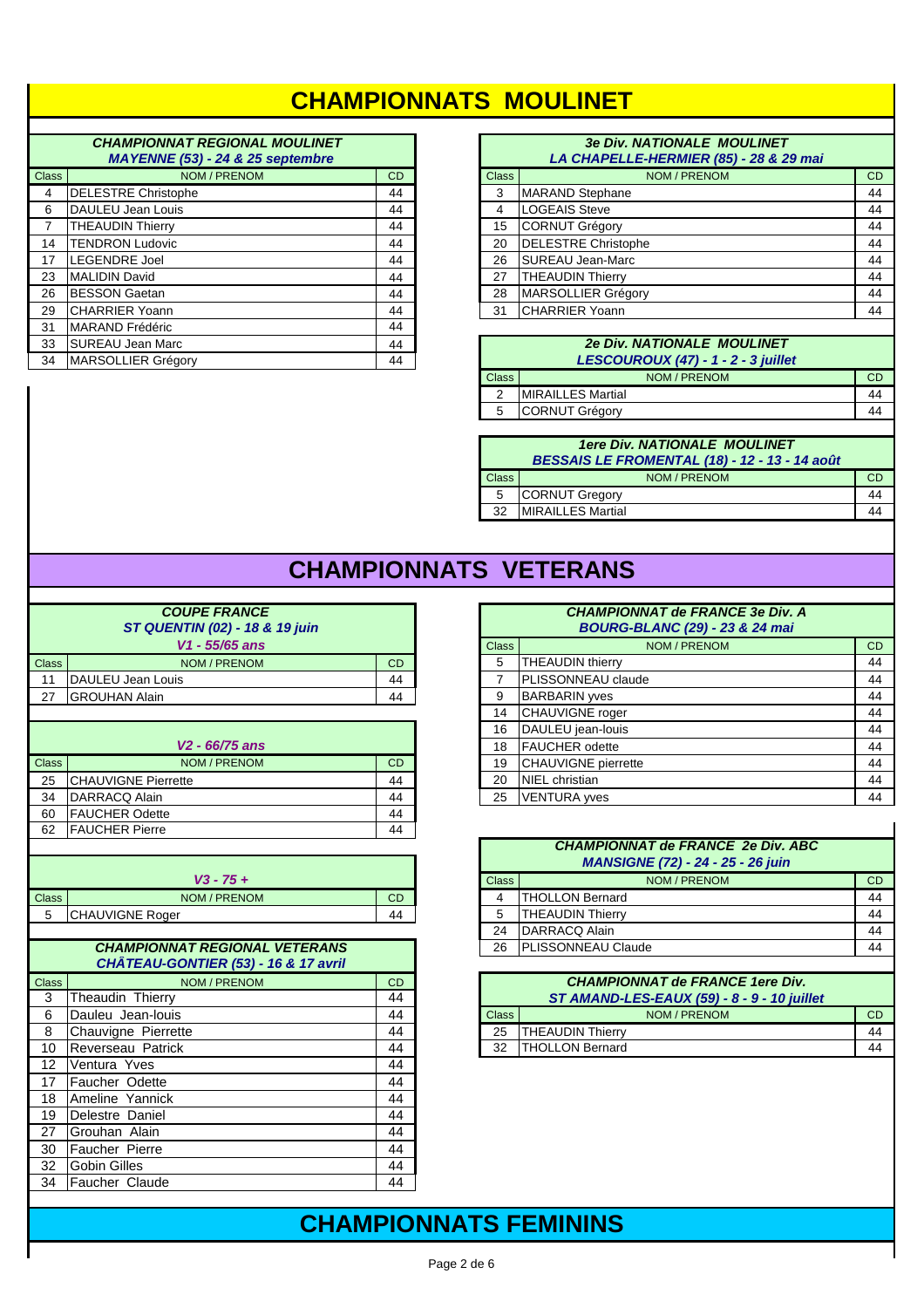|                    |                                                                                                  |                 | <b>CHAMPIONNATS JEUNES</b>                                           |
|--------------------|--------------------------------------------------------------------------------------------------|-----------------|----------------------------------------------------------------------|
|                    | <b>CHAMPIONNAT REGIONAL</b><br>MAULEVRIER (49) - 10 avril                                        |                 | <b>CHAMPIONNAT de FRANCE Zone J</b><br>CHEMILLE (49) - 2 & 3 juillet |
|                    | <b>MINIMES U14</b>                                                                               |                 | <b>MINIMES U14</b>                                                   |
| <b>Class</b>       | NOM / PRENOM                                                                                     | <b>CD</b>       | NOM / PRENOM<br><b>Class</b><br>CD                                   |
| 5                  | DA SILVA Tatiana                                                                                 | 44              | DA SILVA Tatiana<br>4<br>44                                          |
|                    |                                                                                                  |                 |                                                                      |
|                    | <b>CADETS U18</b>                                                                                |                 | <b>CADETS U18</b>                                                    |
|                    |                                                                                                  |                 | PEIGNE Tanguy<br>44<br>$\overline{7}$                                |
|                    |                                                                                                  |                 |                                                                      |
|                    | <b>JUNIORS U23</b>                                                                               |                 | <b>JUNIORS U23</b>                                                   |
|                    | <b>CHAMPIONNAT de France 1ere Div.</b><br>FONSORBES (31) - 23 & 24 juillet<br><b>MINIMES U14</b> |                 |                                                                      |
| <b>Class</b>       | NOM / PRENOM                                                                                     | <b>CD</b>       |                                                                      |
|                    |                                                                                                  |                 |                                                                      |
|                    | <b>CADETS U18</b>                                                                                |                 |                                                                      |
|                    |                                                                                                  |                 |                                                                      |
|                    | <b>JUNIORS U23</b>                                                                               |                 |                                                                      |
|                    |                                                                                                  |                 |                                                                      |
|                    |                                                                                                  |                 |                                                                      |
|                    |                                                                                                  |                 | <b>CHAMPIONNATS HANDICAPES</b>                                       |
|                    |                                                                                                  |                 |                                                                      |
|                    | <b>CHAMPIONNAT FRANCE 2e Div.</b>                                                                |                 | <b>CHAMPIONNAT de FRANCE 1ere Div.</b>                               |
|                    | <b>BOURG-BLANC (29) - 15 &amp; 15 mai</b>                                                        |                 | CONDE sur ESCAUT (59) 2 - 3 - 4 septembre                            |
| Class              | NOM / PRENOM                                                                                     | CD              | NOM / PRENOM<br><b>CD</b><br><b>Class</b>                            |
|                    |                                                                                                  |                 | <b>BUROT Michel</b><br>44<br>16                                      |
|                    |                                                                                                  |                 |                                                                      |
|                    |                                                                                                  |                 | <b>CHAMPIONNATS CORPORATIFS</b>                                      |
|                    |                                                                                                  |                 |                                                                      |
|                    | <b>CHAMPIONNAT de FRANCE CORPO CLUBS</b>                                                         |                 | <b>CHAMPIONNAT de FRANCE CORPO 2e Div.</b>                           |
|                    | REDON (35) - 4 septembre                                                                         |                 | LE PELLERIN (44) - 25 & 26 juin                                      |
|                    |                                                                                                  |                 |                                                                      |
|                    | <b>CLUB</b>                                                                                      |                 |                                                                      |
| <b>Class</b><br>10 |                                                                                                  | <b>CD</b><br>44 | NOM / PRENOM<br><b>CD</b><br><b>Class</b><br>44<br>2                 |
| 34                 | ARCELOR MITTAL PACKAGING BASSE INDRE A                                                           | 44              | <b>AFFILE Ollivier</b><br>44<br>20                                   |
| 39                 | EUROTYRE CONTI- CLUB 44<br>ASGE NANTES 44 B                                                      | 44              | <b>DELESTRE Christophe</b><br><b>BOUBENNEC Vincent</b><br>44<br>28   |
| 42                 | ASGE NANTES 44 A                                                                                 | 44              | <b>REVERSEAU Patrick</b><br>44<br>33                                 |
|                    |                                                                                                  |                 |                                                                      |
|                    |                                                                                                  |                 |                                                                      |
|                    | <b>COUPE de FRANCE INDIVIDUEL CORPO</b>                                                          |                 | <b>CHAMPIONNAT de FRANCE CORPO 1ere Div.</b>                         |
|                    | REDON (35) - 3 septembre                                                                         |                 | LE PELLERIN (44) - 30 & 31 juillet                                   |
| <b>Class</b>       | NOM / PRENOM                                                                                     | <b>CD</b>       | NOM / PRENOM<br><b>Class</b><br>CD                                   |
| 32                 | <b>GOBIN Gilles</b>                                                                              | 44              | <b>AFFILE Ollivier</b><br>44<br>11                                   |
| 39                 | ANDRIVOT Jean-Luc                                                                                | 44              | <b>DELESTRE Christophe</b><br>44<br>15                               |
| 41                 | <b>TENDRON Ludovic</b>                                                                           | 44              |                                                                      |
| 47                 | <b>FRANCOIS Frédéric</b>                                                                         | 44              |                                                                      |
| 54                 | LUCAS Jean-Paul                                                                                  | 44              |                                                                      |
| 67                 | <b>DELESTRE Daniel</b>                                                                           | 44              |                                                                      |
| 76                 | <b>GARREAU Gaël</b>                                                                              | 44              |                                                                      |
| 87                 | <b>BOUBENNEC Vincent</b>                                                                         | 44              |                                                                      |
| 91                 | <b>AFFILE Ollivier</b>                                                                           | 44              |                                                                      |
| 92                 | DOUILLARD Gabriel                                                                                | 44              |                                                                      |
| 117                | <b>DELESTRE Christophe</b>                                                                       | 44              |                                                                      |
|                    | 120   LUCAS Christian                                                                            | 44              |                                                                      |
|                    | 137 AMELINE Julien                                                                               | 44              |                                                                      |
|                    | 153 REVERSEAU Patrick                                                                            | 44              |                                                                      |
|                    | 158 PARET René<br>159 AMELINE Yannick                                                            | 44<br>44        |                                                                      |

#### Page 3 de 6

**CHAMPIONNATS CARPE A LA GRANDE CANNE**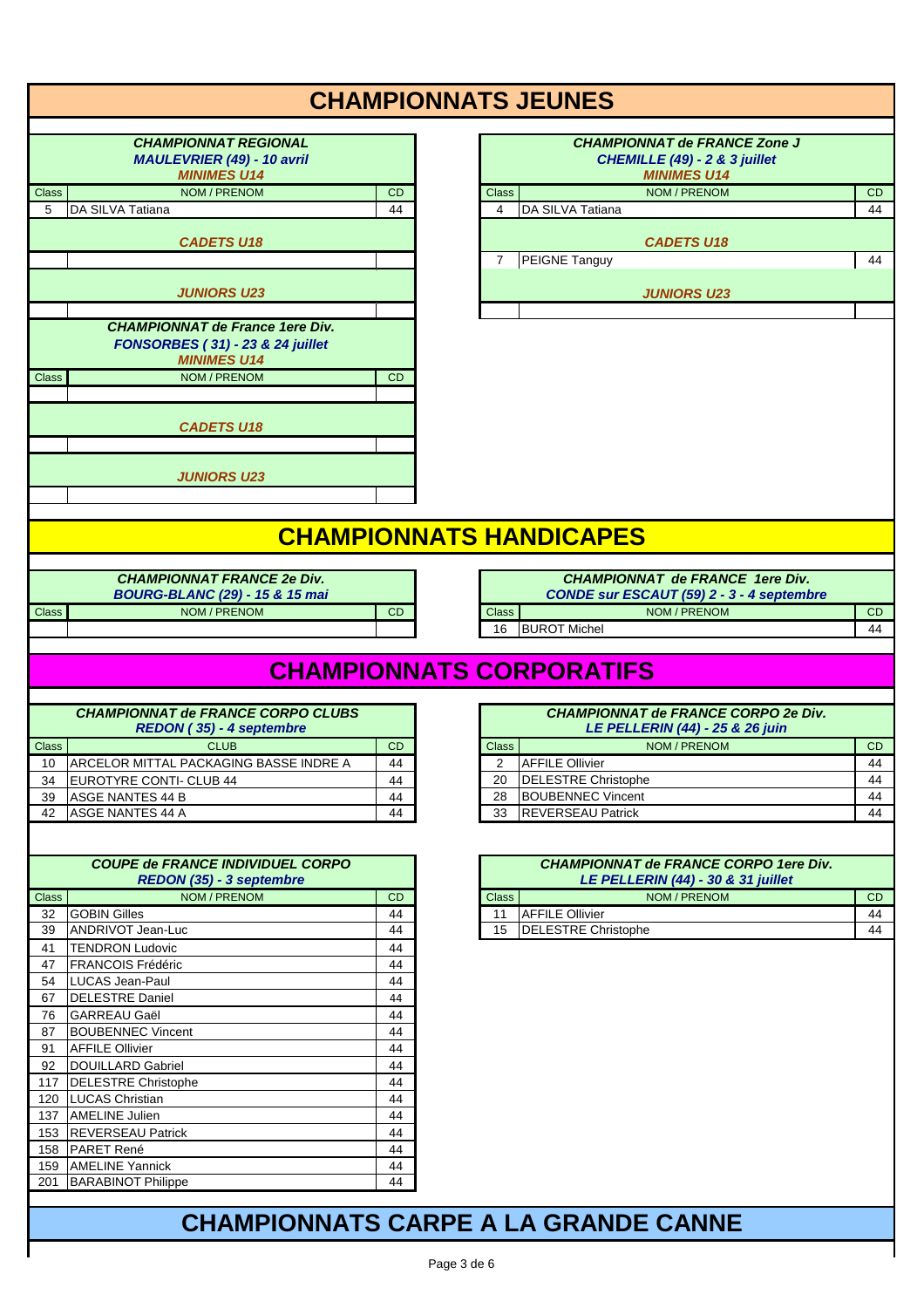|              | <b>COUPE de FRANCE - QUALIFICATIF ZONE A</b><br><b>SALIGNY (85) - 30 avril &amp; 1 mai</b> |    |
|--------------|--------------------------------------------------------------------------------------------|----|
| <b>Class</b> | NOM / PRENOM                                                                               | CD |
|              | COUTON stéphane                                                                            | 44 |
| 8            | <b>THEAUDIN alan</b>                                                                       | 44 |
| 13           | <b>BROWN</b> greig                                                                         | 44 |
| 18           | <b>GLEMEE</b> philippe                                                                     | 44 |
| 20           | <b>PEIGNE</b> tanguy                                                                       | 44 |
| 26           | <b>THEAUDIN thierry</b>                                                                    | 44 |
|              |                                                                                            |    |

|              | <b>COUPE de FRANCE</b><br><b>RIEL LES EAUX (21) - 15 &amp; 16 octobre</b> |  |
|--------------|---------------------------------------------------------------------------|--|
| <b>Class</b> | NOM / PRENOM                                                              |  |
|              | 33 COUTON Stéphane                                                        |  |

| <b>Class</b> | NOM / PRENOM                                    | <b>CD</b> | <b>Class</b> | NOM / PRENOM                 | CD |
|--------------|-------------------------------------------------|-----------|--------------|------------------------------|----|
| 4            | COUTON stéphane                                 | 44        | 3            | <b>COUTON Stéphane</b>       | 44 |
| 8            | THEAUDIN alan                                   | 44        | 5            | <b>GLEMEE Philippe</b>       | 44 |
| 13           | <b>BROWN</b> greig                              | 44        | 10           | <b>THEAUDIN Alan</b>         | 44 |
| 18           | <b>GLEMEE</b> philippe                          | 44        | 13           | <b>CORNUT Dominique</b>      | 44 |
| 20           | PEIGNE tanguy                                   | 44        | 16           | <b>LECONTE Eric</b>          | 44 |
| 26           | <b>THEAUDIN thierry</b>                         | 44        | 17           | <b>THEAUDIN Thierry</b>      | 44 |
|              |                                                 |           | 19           | <b>MARRON DOUPHY Antoine</b> | 44 |
|              | <b>COUPE de FRANCE</b>                          |           | 20           | <b>LECONTE Alexis</b>        | 44 |
|              | <b>RIEL LES EAUX (21) - 15 &amp; 16 octobre</b> |           | 21           | <b>ORHAN Antoine</b>         | 44 |
| Class        | NOM / PRENOM                                    | <b>CD</b> | 22           | PEIGNE Tanguy                | 44 |
| 33           | COUTON Stéphane                                 | 44        | 24           | <b>GUILLAUME Kevin</b>       | 44 |
|              |                                                 |           | 27           | <b>ORHAN Mickael</b>         | 44 |

|              | <b>CHAMPIONNAT de FRANCE CARPE 2e Div. AEG</b><br>FONTENAY-SUR-EURE (28) - 21 & 22 mai |  |
|--------------|----------------------------------------------------------------------------------------|--|
| <b>Class</b> | NOM / PRENOM                                                                           |  |
|              | COUTON Stéphane                                                                        |  |
|              |                                                                                        |  |

|              | <b>CHAMPIONNAT de FRANCE CARPE 1ere Div.</b><br>SOCOURT (88) - 16 - 17 - 18 septembre |  |
|--------------|---------------------------------------------------------------------------------------|--|
| <b>Class</b> | NOM / PRENOM                                                                          |  |
|              |                                                                                       |  |

# **CHAMPIONNATS PLOMBEE**

|              | <b>CHAMPIONAT REGIONAL PLOMBEE</b><br>LA CHANTRERIE (44) - 3 & 4 septembre |    |              | <b>CHAMPIONNAT de FRANCE PLOMBEE 3e Div. R</b><br>ANGERS (49) - 14 & 15 mai |
|--------------|----------------------------------------------------------------------------|----|--------------|-----------------------------------------------------------------------------|
| <b>Class</b> | NOM / PRENOM                                                               | CD | <b>Class</b> | NOM / PRENOM                                                                |
| 2            | <b>BILLOT PHILIPPE</b>                                                     | 44 | 16           | <b>BILLOT PHILIPPE</b>                                                      |
| 3            | <b>FAUCHER PIERRE</b>                                                      | 44 |              |                                                                             |
| 6            | <b>GRIGNARD JEAN-CLAUDE</b>                                                | 44 |              | <b>CHAMPIONNAT de FRANCE PLOMBEE 2e Div. RS</b>                             |
|              | <b>HOUSSAIS STEPHANE</b>                                                   | 44 |              | ANGERS (49) - 29 - 30 - 31 juillet                                          |
| 8            | <b>CARTEAU GUY</b>                                                         | 44 | <b>Class</b> | NOM / PRENOM                                                                |
| 18           | <b>THEAUDIN ALAN</b>                                                       | 44 | 8            | <b>THEAUDIN Thierry</b>                                                     |
| 19           | <b>FAUCHER CLAUDE</b>                                                      | 44 | 10           | IORHAN Mickaël                                                              |
| 20           | <b>LECONTE ERIC</b>                                                        | 44 | 12           | <b>IORHAN Antoine</b>                                                       |
| 22           | <b>AVERTY CHRISTOPHE</b>                                                   | 44 | 17           | <b>BOUBENNEC Vincent</b>                                                    |
| 24           | <b>MALIDIN DAVID</b>                                                       | 44 |              |                                                                             |
| 27           | <b>AVERTY ANDRE</b>                                                        | 44 |              | <b>CHAMPIONNAT de FRANCE PLOMBEE 1ere Div.</b>                              |
| 28           | <b>TESSIER JEROME</b>                                                      | 44 |              | ANZEME (23) - 9 - 10 - 11 septembre                                         |
| 29           | <b>CHARRIER JOEL</b>                                                       | 44 | <b>Class</b> | NOM / PRENOM                                                                |
| 33           | LEGENDRE JOEL                                                              | 44 | 16           | <b>THEAUDIN Thierry</b>                                                     |
|              |                                                                            |    |              |                                                                             |

|              | <b>CHAMPIONAT REGIONAL PLOMBEE</b><br>LA CHANTRERIE (44) - 3 & 4 septembre |           |              | <b>CHAMPIONNAT de FRANCE PLOMBEE 3e Div. R</b><br>ANGERS (49) - 14 & 15 mai |
|--------------|----------------------------------------------------------------------------|-----------|--------------|-----------------------------------------------------------------------------|
| <b>Class</b> | NOM / PRENOM                                                               | <b>CD</b> | <b>Class</b> | NOM / PRENOM                                                                |
| 2            | <b>BILLOT PHILIPPE</b>                                                     | 44        | 16           | <b>BILLOT PHILIPPE</b>                                                      |
| 3            | <b>FAUCHER PIERRE</b>                                                      | 44        |              |                                                                             |
| 6            | <b>GRIGNARD JEAN-CLAUDE</b>                                                | 44        |              | <b>CHAMPIONNAT de FRANCE PLOMBEE 2e Div. RS</b>                             |
|              | <b>HOUSSAIS STEPHANE</b>                                                   | 44        |              | ANGERS (49) - 29 - 30 - 31 juillet                                          |
|              |                                                                            |           |              |                                                                             |

|    | ורזונו וואו של כור <i>ז כ</i> כס | ᅮ         |              | $T1199$ $T1977$ av vv vinner |    |
|----|----------------------------------|-----------|--------------|------------------------------|----|
| 8  | <b>CARTEAU GUY</b>               | 44        | <b>Class</b> | NOM / PRENOM                 | CD |
| 18 | <b>ITHEAUDIN ALAN</b>            | 44        |              | <b>THEAUDIN Thierry</b>      | 44 |
| 19 | <b>FAUCHER CLAUDE</b>            | 44        | 10           | <b>IORHAN Mickaël</b>        | 44 |
| 20 | <b>LECONTE ERIC</b>              | 44        | 12           | <b>IORHAN Antoine</b>        | 44 |
| 22 | <b>AVERTY CHRISTOPHE</b>         | 44        | 47           | <b>BOUBENNEC Vincent</b>     | 44 |
|    | $24$ MALIDIN DAVID               | $\Lambda$ |              |                              |    |

| - ' |                       |    |              |                                                |           |
|-----|-----------------------|----|--------------|------------------------------------------------|-----------|
| 27  | <b>LAVERTY ANDRE</b>  | 44 |              | <b>CHAMPIONNAT de FRANCE PLOMBEE 1ere Div.</b> |           |
| 28  | <b>TESSIER JEROME</b> | 44 |              | <b>ANZEME (23) - 9 - 10 - 11 septembre</b>     |           |
| 29  | <b>CHARRIER JOEL</b>  | 44 | <b>Class</b> | NOM / PRENOM                                   | <b>CD</b> |
| 33  | <b>LEGENDRE JOEL</b>  | 44 | 16           | <b>ITHEAUDIN Thierry</b>                       | 44        |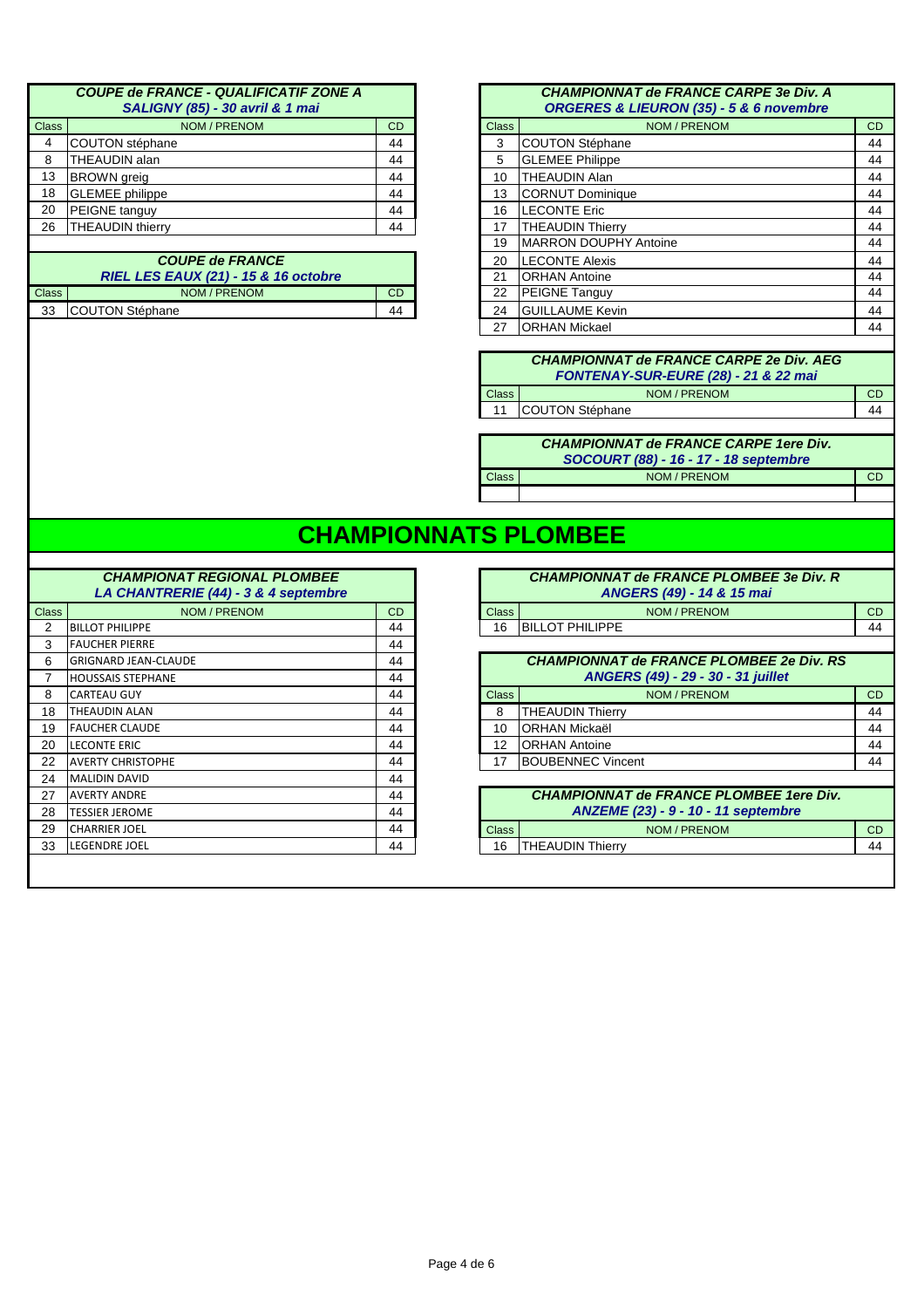# **CHAMPIONNATS PLOMBEE - Suite**

#### **CHAMPIONNAT de FRANCE CLUBS PLOMBEE RIEUX (56) - 5 & 6 mai RIEUX (56) - 7 & 8 mai** Class **NOM / PRENOM** CD  $7$  BASSE-VILAINE 44 (A) 44 8 BASSE-VILAINE  $44$  (B) 44 29 LES MARTINS PÊCHEURS NANTAIS 44 47 LA GAULE NANTAISE 44

|                | <b>CHAMPIONNAT de FRANCE CLUBS PLOMBEE</b><br>RIEUX (56) - 5 & 6 mai |           |              | <b>COUPE de FRANCE PLOMBEE</b><br>RIEUX (56) - 7 & 8 mai |    |
|----------------|----------------------------------------------------------------------|-----------|--------------|----------------------------------------------------------|----|
| lass           | NOM / PRENOM                                                         | <b>CD</b> | <b>Class</b> | NOM / PRENOM                                             | CD |
| $\overline{7}$ | BASSE-VILAINE 44 (A)                                                 | 44        | 11           | <b>THEAUDIN Thierry</b>                                  | 44 |
| 8              | BASSE-VILAINE 44 (B)                                                 | 44        | 24           | THEAUDIN Alan                                            | 44 |
| 28             | CD <sub>44</sub>                                                     | 44        | 67           | <b>BESNARD Olivier</b>                                   | 44 |
| 29             | LES MARTINS PÊCHEURS NANTAIS                                         | 44        | 71           | <b>BILLOT Philippe</b>                                   | 44 |
| 47             | LA GAULE NANTAISE                                                    | 44        | 112          | <b>REVERSEAU Patrick</b>                                 | 44 |
|                |                                                                      |           | 114          | <b>BROWN</b> Grea                                        | 44 |
|                |                                                                      |           | 148          | <b>AVERTY André</b>                                      | 44 |
|                |                                                                      |           | 153          | <b>ORHAN Mickaël</b>                                     | 44 |
|                |                                                                      |           | 160          | <b>GUILLAUME Kévin</b>                                   | 44 |
|                |                                                                      |           | 196          | <b>FAUCHER Claude</b>                                    | 44 |
|                |                                                                      |           | 197          | MACHADO José                                             | 44 |
|                |                                                                      |           | 213          | <b>FAUCHER Pierre</b>                                    | 44 |
|                |                                                                      |           | 214          | <b>AVERTY Christophe</b>                                 | 44 |
|                |                                                                      |           | 228          | <b>BOUBENNEC Vincent</b>                                 | 44 |
|                |                                                                      |           | 250          | <b>ORHAN Antoine</b>                                     | 44 |
|                |                                                                      |           | 272          | <b>CARTEAU Guy</b>                                       | 44 |
|                |                                                                      |           |              | 292 HOUSSAIS Stéphane                                    | 44 |

### **AUTRES EPREUVES**

|              | <b>FINALE AMERICAINES des PAYS de LOIRE</b><br>LE LION d'ANGERS (49) - 11 novembre |    |
|--------------|------------------------------------------------------------------------------------|----|
| <b>Class</b> | NOMS / PRENOMS                                                                     | CD |
| 6            | BARBARIN Y- DAULEU JL                                                              | 44 |
|              | <b>IGOBIN G - REVEREAU P</b>                                                       | 44 |
| 18           | CHARRIER - LEGENDRE                                                                | 44 |
| 19           | IDOUILLARD G - AMELINE Y                                                           | 44 |
|              |                                                                                    |    |

|              | <b>FINALE AMERICAINES des PAYS de LOIRE</b> |           |              | <b>CHALLENGE CD44 /15 CONCOURS CD44</b> |           |
|--------------|---------------------------------------------|-----------|--------------|-----------------------------------------|-----------|
|              | LE LION d'ANGERS (49) - 11 novembre         |           | Class        | NOMS / PRENOMS                          | <b>CD</b> |
| <b>Class</b> | NOMS / PRENOMS                              | <b>CD</b> |              | <b>ILUCAS CHRISTIAN</b>                 | 44        |
| 6            | IBARBARIN Y- DAULEU JL                      | 44        | 2            | <b>IDAULEU JEAN-LOUIS</b>               | 44        |
| 8            | lGOBIN G - REVEREAU P                       | 44        | 3            | <b>BARBARIN YVES</b>                    | 44        |
| 18           | CHARRIER - LEGENDRE                         | 44        |              |                                         |           |
|              |                                             |           |              |                                         |           |
| 19           | IDOUILLARD G - AMELINE Y                    | 44        |              | <b>FINALE CHALLENGE CD44</b>            |           |
|              |                                             |           |              | <b>LA CHANTRERIE-08 octobre</b>         |           |
|              |                                             |           | <b>Class</b> | NOMS / PRENOMS                          | <b>CD</b> |
|              |                                             |           |              | <b>MARAND STEPHANE</b>                  | 44        |
|              |                                             |           | 2            | <b>ISAISSE CEDRIC</b>                   | 44        |

| <b>RESULTATS CHALLENGE CD44/FINALE</b> |                        |    |  |  |  |  |
|----------------------------------------|------------------------|----|--|--|--|--|
|                                        |                        |    |  |  |  |  |
| <b>Class</b>                           | NOMS / PRENOMS         | CD |  |  |  |  |
|                                        | LUCAS CHRISTIAN        |    |  |  |  |  |
| 2                                      | <b>SAISSE CEDRIC</b>   |    |  |  |  |  |
| 3                                      | <b>MARAND STEPHANE</b> |    |  |  |  |  |